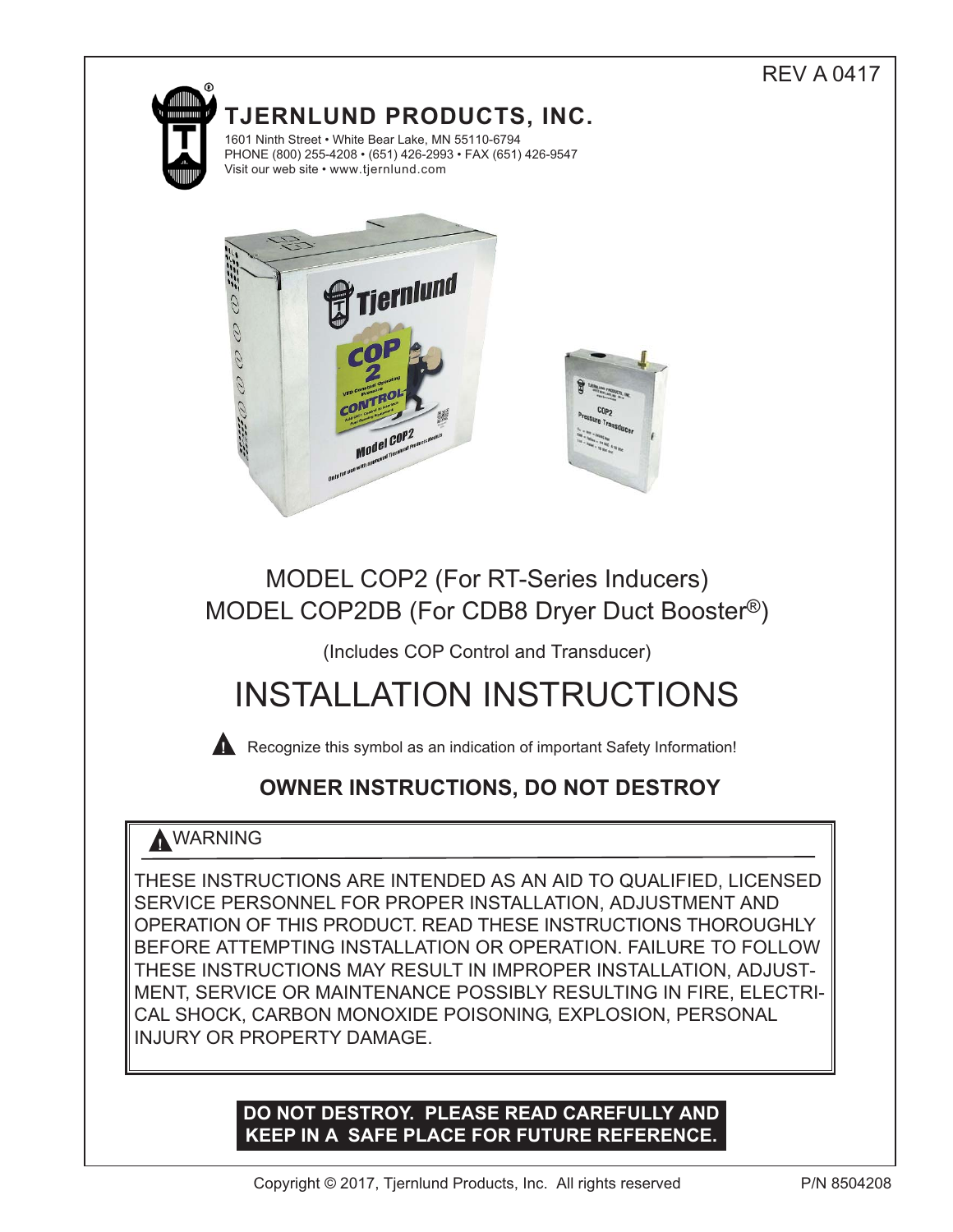#### **TABLE OF CONTENTS**

|                                                                                       | Page (s) |
|---------------------------------------------------------------------------------------|----------|
|                                                                                       |          |
|                                                                                       |          |
|                                                                                       |          |
|                                                                                       |          |
|                                                                                       |          |
| Wiring Connections between COP and RT-Series Rooftop Fan or CDB8 Dryer Booster Fan5-7 |          |
|                                                                                       |          |
|                                                                                       |          |
|                                                                                       |          |
|                                                                                       |          |

Tjernlund Products welcomes your comments and questions. Address all correspondence to:

Customer Service • Tjernlund Products, Inc. • 1601 Ninth Street • White Bear Lake, MN 55110-6794

Call us toll free at 800-255-4208, visit our web site @ www.tjernlund.com or email us at fanmail@tjfans.com.

#### **DESCRIPTION**

The COP Constant Operating Pressure Control includes a VFD that will modulate the speed of an approved Tjernlund Exhaust Fan to maintain a user adjustable negative pressure set point. The set point is adjusted through dip switches mounted on the COP circuit board. The operating range of the COP control is -0.05" W.C. to -0.53" W.C. in 0.01" W.C. increments.

Pressure is measured in a chase, duct or vent at the farthest point from the Exhaust Fan with the pressure transducer and sensing tube kit. As exhaust volume increases within the duct/chase/vent the resulting reduction in measured pressure causes the COP control VFD to speed the fan up to handle the additional exhaust volume and slow the fan down when the exhaust volume is reduced to maintain a constant exhaust pressure.

#### **GENERAL INFORMATION**

Each COP is electrically factory line tested before shipment.

After opening carton, inspect thoroughly for hidden damage. If any damage is found notify freight carrier and your distributor immediately and file a concealed damage claim.

#### **INSTALLATION RESTRICTIONS**

- 1. Do not use the COP2 with gas or oil fired heating equipment without interlocking all burners being served with a CIC1 Interlock Control and the required number of MAC-Series Multiple Appliance Controls. The interlock feature is not activated unless a jumper is installed between "A" and "GND" of the COP2 operational mode terminal strip. Follow instructions and wiring diagrams included with the CIC1 Interlock Control and perform operation check to validate the interface with the COP2 Control.
- 2. The COP is intended for indoor installation only. Do not mount the COP on a heat source or in an environment that exceeds 104oF (40oC).
- 3. The maximum distance wire can be ran from the COP Control to Exhaust Fan Motor is 100 feet. The maximum distance wire can be ran from the COP Control to Pressure Transducer is 250 feet. Transducer wiring should be in metal conduit or utilize shielded cable.

#### **CAUTIONS**

The COP must be installed by a qualified installer (an individual properly licensed and/or trained) in accordance with all local codes or, in their absence, in accordance with the National Electrical Code. Failure to install, maintain and/or operate the COP in accordance with manufacturer's instructions may result in conditions which can produce bodily injury and property damage.

- 1. Disconnect power supply from the COP when making wiring connections and servicing the COP. Failure to do so may result in personal injury and/or equipment damage.
- 2. All installation restrictions and instructions in the Tjernlund Exaust Fan installation instructions must be followed when using the COP.
- 3. Make certain power source is adequate for the COP and Tjernlund Exhaust Fan requirements. Do not add equipment to a circuit when the total electrical load is unknown.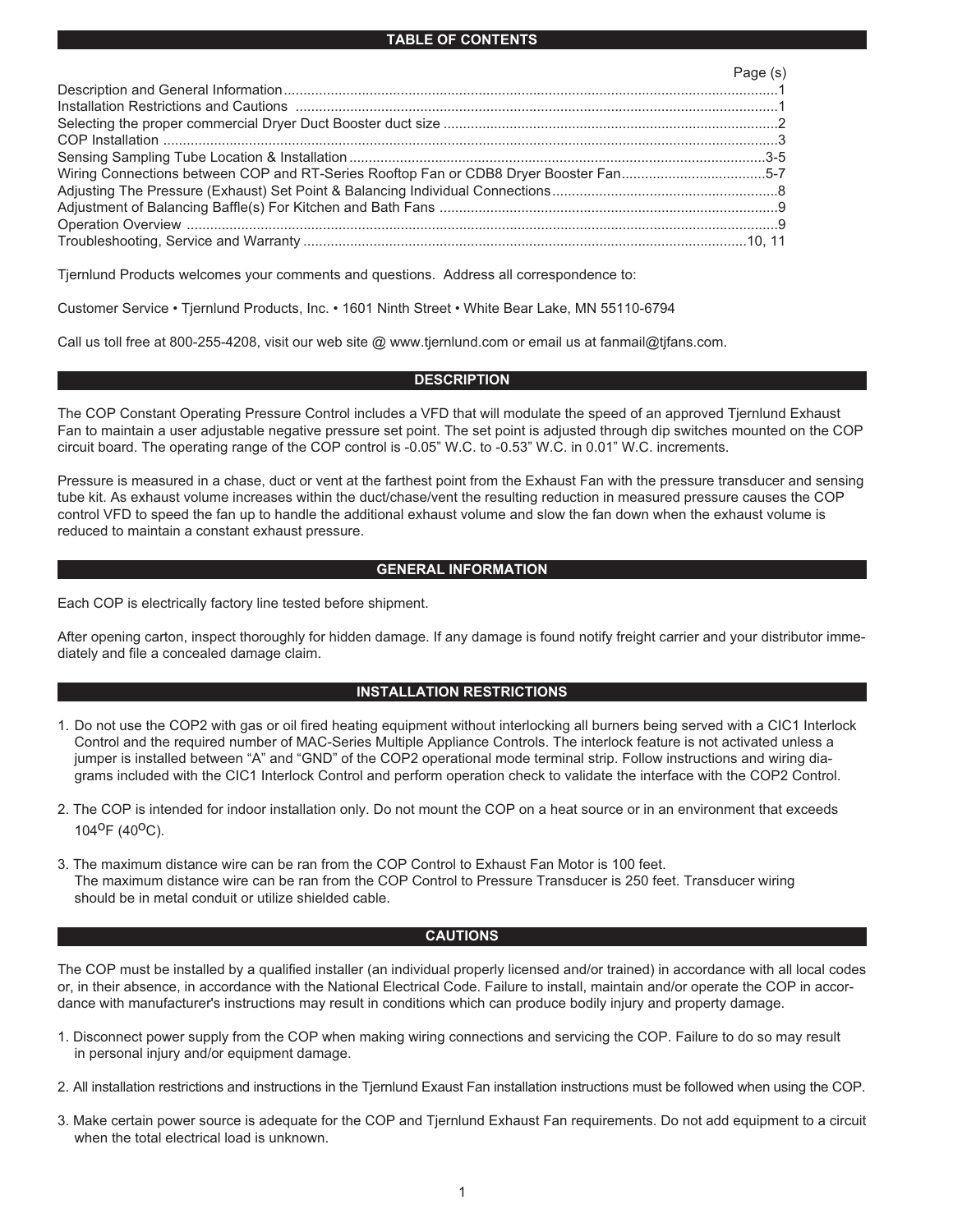#### **SELECTING THE PROPER COMMERCIAL DRYER DUCT BOOSTER DUCT SIZE**

Dryers operate most efficiently when exhaust velocities between 1200-2200 feet-per-minute (FPM) are maintained. The number of co-ducted dryers operating, exhaust fan model selection and the diameter and length of the common exhaust duct can dramatically affect exhaust velocity. Follow the recommendations below to maximize the efficiency of the Tjernlund exhaust system and connected dryers.

Over sizing the exhaust manifold will reduce velocities and allow more opportunity for lint to drop out of the exhaust stream. Undersized or excessively long exhaust manifolds will increase drying time and operating costs. COP controller set point adjustments will allow velocities to be fine tuned.

Common exhaust manifold sizing and Dryer Booster Fan selection

- 1. Based on the CFM total for all connected dryers find the Total Dryer CFM value in the left column of the table equal to or greater than that CFM and determine the common manifold minimum or maximum duct diameter.
- 2. Trace to the right to select the Dryer Booster and determine the maximum equivalent length of common duct based upon your choice of either the minimum or maximum duct diameter.

#### **Example:**

4 Dryers @ 225 CFM/ea. 4 x 225 = 900 Total Dryer CFM Minimum duct diameter at 900 CFM is 9 inches Maximum duct diameter at 900 CFM is 12 inches

Installing a common duct sized between 9" and 12" is the optimal size range for maintaining a proper velocity across all operating conditions. Trace to the right to select the desired Dryer Booster and maximum equivalent feet of common duct based on your duct diameter choice.

## **Commercial Dryer Booster Selection and Duct Sizing Table**

| <b>Total</b><br><b>Dryer CFM</b> | Common<br><b>Manifold</b><br><b>Minimum</b><br>Duct Dia. | Common<br><b>Manifold</b><br><b>Maximum</b><br>Duct Dia. | Rooftop<br><b>Mount</b><br><b>Series</b> | Max.<br><b>Equivalent</b><br>Feet @<br>Min. Duct<br><b>Diameter</b> | Max<br><b>Equivalent</b><br>Feet @<br>Max. Duct<br><b>Diameter</b> | Indoor<br><b>Mount</b><br>CDB8 | Max<br><b>Equivalent</b><br>Feet @ Min.<br><b>Duct</b><br><b>Diameter</b> | <b>Max</b><br><b>Equivalent</b><br>Feet @ Max.<br><b>Duct</b><br><b>Diameter</b> |
|----------------------------------|----------------------------------------------------------|----------------------------------------------------------|------------------------------------------|---------------------------------------------------------------------|--------------------------------------------------------------------|--------------------------------|---------------------------------------------------------------------------|----------------------------------------------------------------------------------|
| 400                              | 6"                                                       | 8"                                                       | <b>RT750</b>                             | 50                                                                  | 200                                                                | CDB8                           | 120                                                                       | 200                                                                              |
| 500                              | 7 <sup>n</sup>                                           | 9''                                                      | <b>RT750</b>                             | 50                                                                  | 150                                                                | CDB8                           | 160                                                                       | 200                                                                              |
| 600                              | 8"                                                       | 10''                                                     | <b>RT750</b>                             | 50                                                                  | 150                                                                | CDB8                           | 165                                                                       | 200                                                                              |
| 700                              | 8"                                                       | 10"                                                      | <b>RT750</b>                             | <b>NA</b>                                                           | 50                                                                 | CDB8                           | 100                                                                       | 200                                                                              |
| 800                              | 9''                                                      | 10"                                                      | RT1500                                   | 150                                                                 | 200                                                                | CDB8                           | 100                                                                       | 150                                                                              |
| 900                              | 9''                                                      | 12"                                                      | RT1500                                   | 50                                                                  | 200                                                                | CDB8                           | 30                                                                        | 125                                                                              |
| 1000                             | 10"                                                      | 12"                                                      | RT1500                                   | 100                                                                 | 200                                                                | CDB8                           | 15                                                                        | 30                                                                               |
| 1100                             | 10 <sup>''</sup>                                         | 12"                                                      | RT1500                                   | 75                                                                  | 200                                                                | CDB8                           | <b>NA</b>                                                                 | <b>NA</b>                                                                        |
| 1200                             | 10 <sup>u</sup>                                          | 14"                                                      | RT1500                                   | 50                                                                  | 200                                                                | <b>NA</b>                      | <b>NA</b>                                                                 | <b>NA</b>                                                                        |
| 1300                             | 10 <sup>''</sup>                                         | 14"                                                      | RT1500                                   | 50                                                                  | 200                                                                | <b>NA</b>                      | <b>NA</b>                                                                 | <b>NA</b>                                                                        |
| 1400                             | 12"                                                      | 14"                                                      | RT1500                                   | 75                                                                  | 150                                                                | <b>NA</b>                      | <b>NA</b>                                                                 | <b>NA</b>                                                                        |
| 1500                             | 12"                                                      | 14"                                                      | RT1500                                   | 50                                                                  | 150                                                                | <b>NA</b>                      | <b>NA</b>                                                                 | <b>NA</b>                                                                        |

Contact Tjernlund Tech Service for advice on applications outside the boundries of this table.

#### **Important Common Manifold Construction Recommendations**

Always install a capped length of straight pipe at least 1 pipe diameter long behind the dryer farthest from the exhaust termination for a stable place to measure exhaust pressure. Always connect individual dryers to the common manifold using wye connectors pointed towards the exhaust termination. Do not use straight tee connections.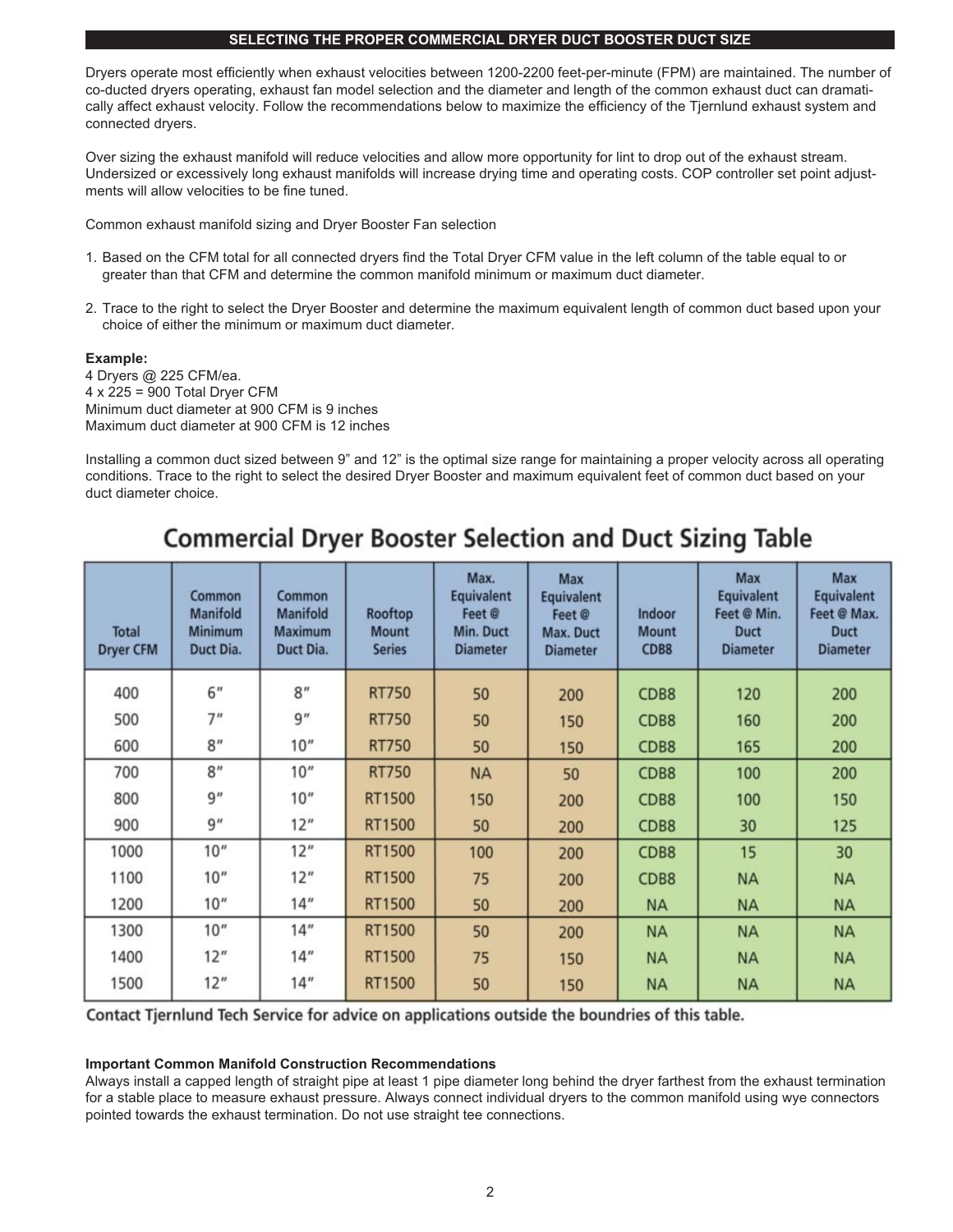#### **COP INSTALLATION**

The COP is intended for indoor installation only. Do not mount the COP on a heat source or in an environment that exceeds 104<sup>0</sup>F (40<sup>0</sup>C). Examples of improper mounting surfaces include vent pipe, top of heater casing or any place where radiant or convective heat would cause the junction box temperature to exceed temperature limits.

Using the key hole slots on the back of the COP junction box as a template, mark (4) holes on the mounting surface, drill 1/4" pilot holes for wall anchors if necessary, and secure junction box using provided screws.

#### **PRESSURE SENSING TUBE LOCATION**

#### **MULTIPLE DRYERS JOINED IN A COMMON HORIZONTAL DUCT**

The sensing tube should be installed in the vent cap of a tee or at the rear of a common exhaust manifold, in back of the vent connector that is farthest from the Dryer Exhaust Fan. The tee is necessary so that only static pressure is measured, (See Diagram A). If the pressure sensing tube is installed in the side of a duct it will also measure velocity pressure, giving an incorrect signal back to the COP Control. If mounting on the side of the duct is unavoidable, the sensing tube should be flush to the interior wall of the duct. Avoid sampling near or in elbows. Duct connections should be sealed to prevent leakage or entrainment. Installer must provide access for lint clean out.





**Dryers Common Vented Vertically with CDB8 & COP2DB**



**Dryers Common Vented Through Side Wall with CDB8 & COP2DB**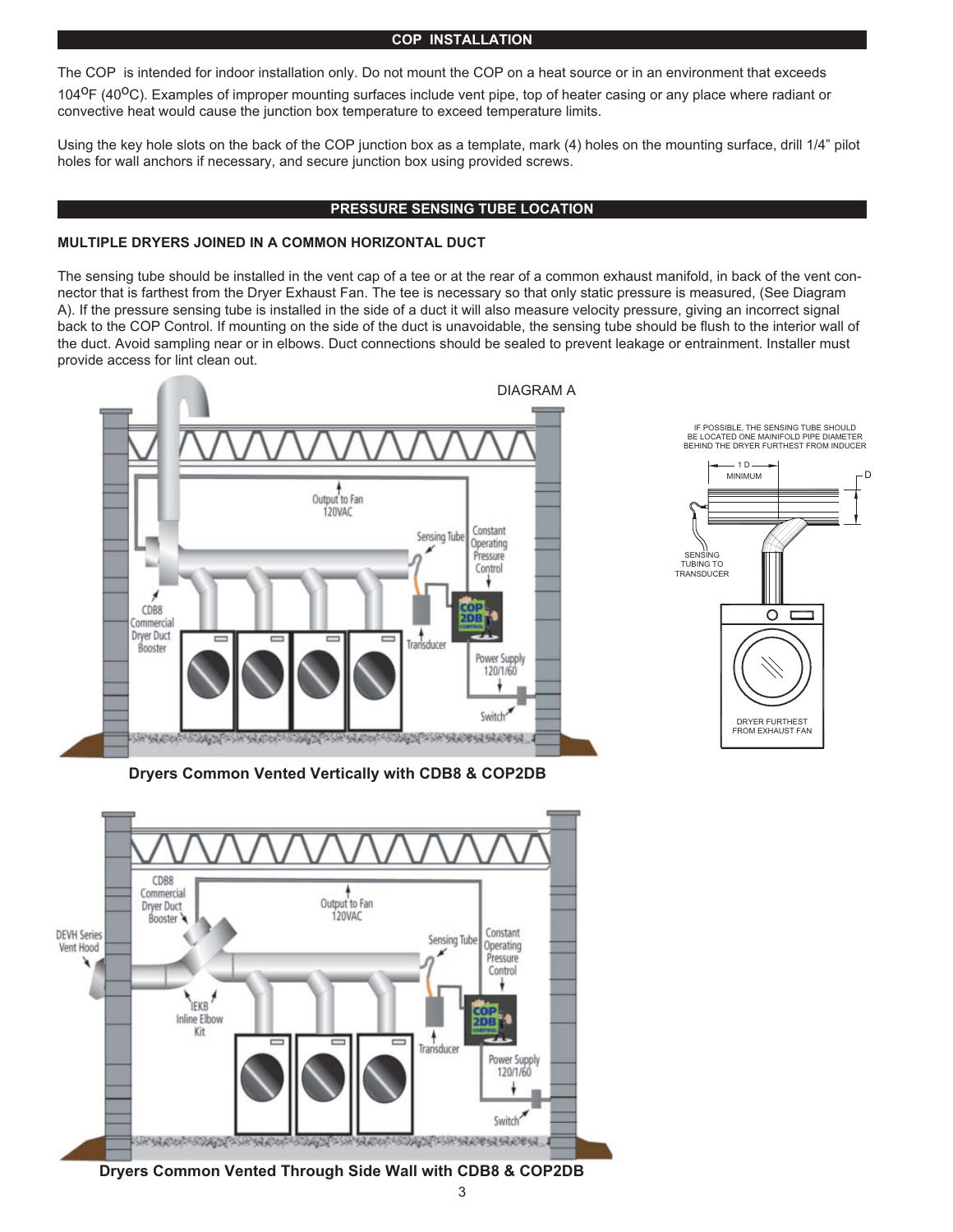

### **EXHAUSTED INTO A COMMON VERTICAL CHASE**

The sensing tube should be installed to sample the chase pressure at a point below the lowest duct connection but above any point in the clean out that may accumulate moisture or lint. If sampling pressure in the side of a chase, the sensing tube end should be flush to the interior wall of the chase, (See Diagram B). Duct connections should be sealed to prevent leakage or entrainment of air. Installer must provide access for lint clean out.



**Chase Exhaust for Kitchens & Baths or Dryers with RT-Series & COP2**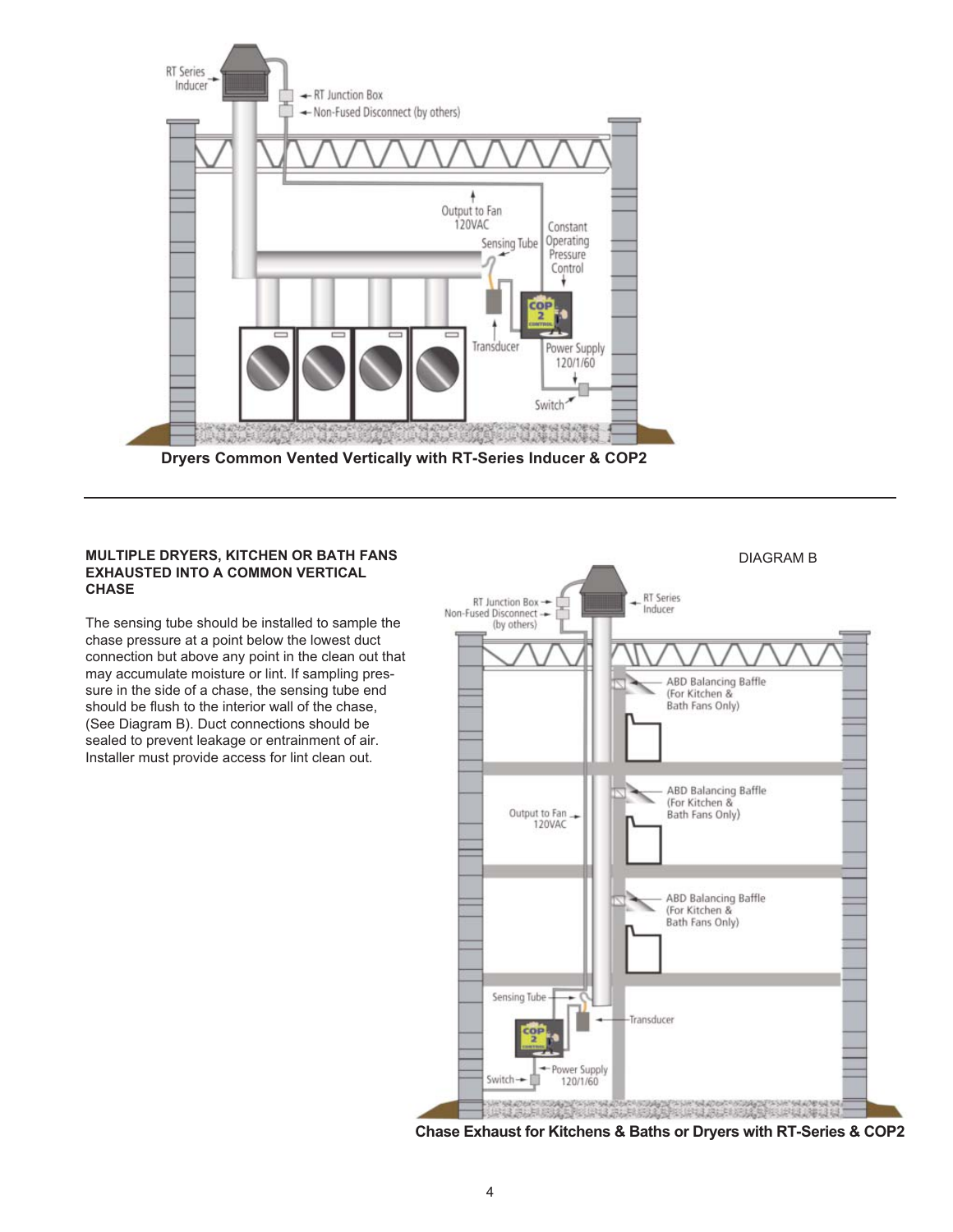**PRESSURE SENSING TUBE INSTALLATION**

#### DIAGRAM C

- 1. Follow sensing tube location recommendations on pages 3-4. Use a sharp drill bit to reduce burr, drill a 1/4" hole for pressure sensing tube. Screw sensing tube bracket to duct/chase with sampling hole centered, (See Diagram C).
- 2. Insert stainless steel sensing tube through 1/4" hole enough to just penetrate interior of duct/chase and lock in place with compression ferrule and nut, (See Diagram C).

#### **PRESSURE TRANSDUCER MOUNTING AND TUBING CONECTION**

Using the key hole slots on the back of the Pressure Transducer junction box as a template, mark (2) holes on the mounting surface, drill 1/4" pilot holes for wall anchors if necessary, and secure junction box using provided screws.

Using the included flexible tubing connect the sensing tube to the barbed port on the exterior of the Pressure Transducer junction box. Excessive additional lengths of tubing will delay the response of the VFD which can lead to control lag, (See Diagram D).

#### **SYSTEM TEST PROCEDURE**

If using COP2 with RT-Series in conjunction with oil or gas fired heating equipment, follow the interlock test procedure outlined within the CIC1 installation instructions.

After wiring is complete with supply power switched on and the COP activation RUN terminals C1 & C2 closed with a switch or jumper, the Exhaust Fan will run. The fan should operate and maintain the factory set point of -0.10" W.C. Disconnect the sensing tube from the barbed fitting on the Transducer electrical box. The fan should ramp to full speed. Reconnect the tube. The fan should slow down to the original speed.

This change in fan performance can be demonstrated by viewing a draft gauge that is teed into the tubing from the Pressure Transducer, (See Diagram E). Draft gauge should be connected as close as possible to COP Transducer to achieve a reading on draft gauge similar to COP Transducer.

**!** WARNING

The COP must be wired by a qualified installer (an individual properly licensed and/or trained) in accordance with these instructions and in accordance with all local codes or in their absence, with the current editions of NFPA 70, National Electrical Code in the U.S. or CSA C22.1-12 Canadian Electrical Code in Canada.

**WIRING**

All wiring from the COP to the Dryer Exhaust Fan junction box must be appropriate Class 1 wiring as follows: installed in rigid metal conduit, intermediate metal conduit, rigid non-metallic conduit, electrical metallic tubing, Type MI Cable, Type MC Cable, or be otherwise suitably protected from physical damage. Transducer wiring should be in metal conduit or utilize shielded cable.

COP Control supply power may be switched through a building management system, pressure switch or other 115 VAC switch.

The maximum distance VFD output power from the COP to Dryer Exhaust Fan Motor is 100 feet. Exceeding this distance can result in undesirable COP and Exhaust Fan operation and possible damage to both the fan and the control.

The maximum distance control signal wire can be ran from the COP to Pressure Transducer is 250 feet. Exceeding this distance can result in lower than desired signal strength. Transducer wiring should be in metal conduit or utilize shielded cable. Nonshielded signal wiring can be influenced by outside conditions resulting in undesirable operation of the COP control.

5



TO PRESSURE SENS-ING TUBE IN VENT COMMON MANIFOLD

1/4" STAINLESS STEEL SENSING TUBE BEND MUST

COMPRESSION FERRULE COMPRESSION NUT

SAMPLING PORT CENTERED

FACE UPWARD

OVER 1/4" HOLE





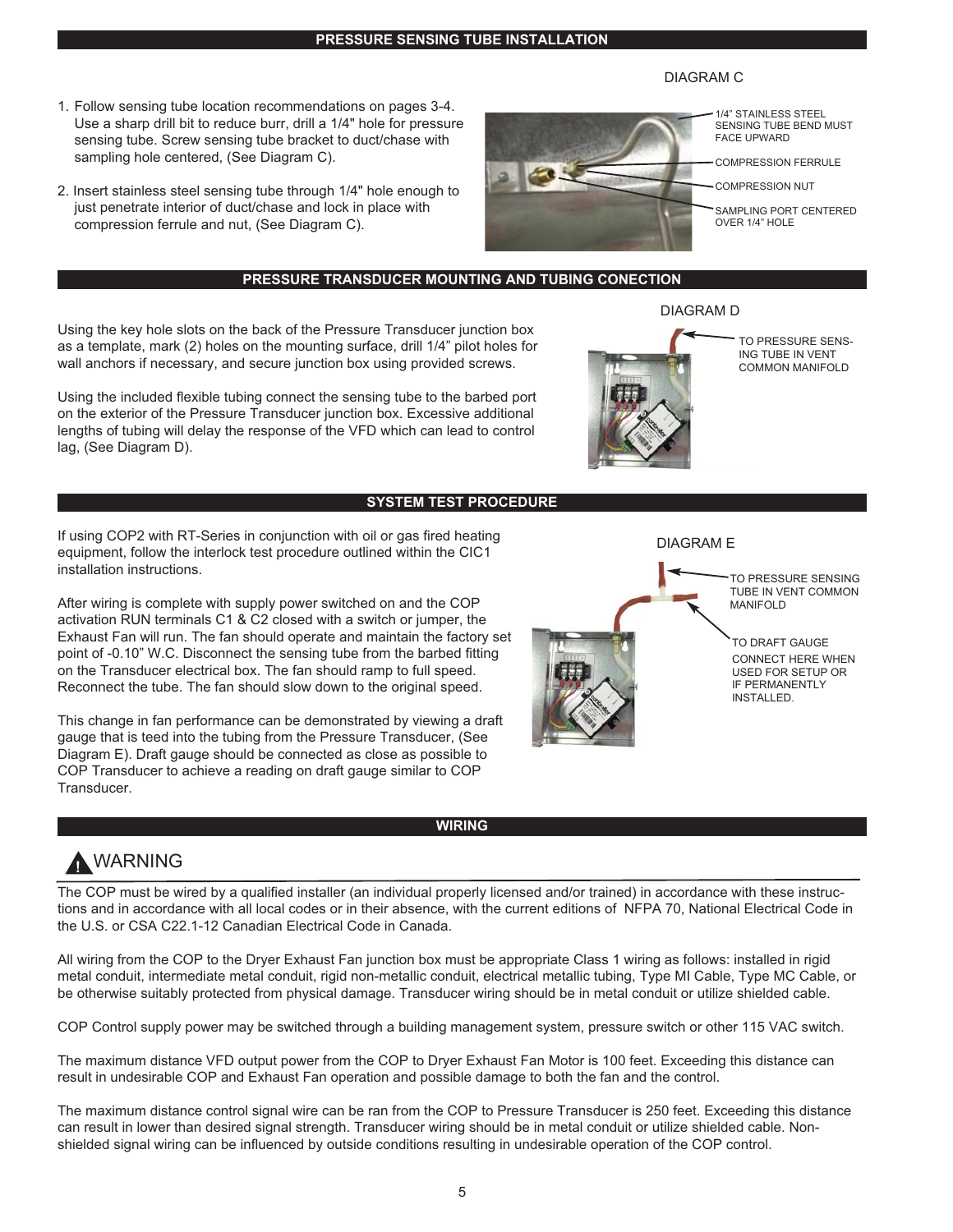#### **IMPORTANT**

The capacitor for the RT-Series fan should remain within the junction box of the flexible whip. Do not install within fan motor compartment.

Failure to wire cooling fan as directed voids warranty.

Installer must supply overload and disconnect protection as dictated by local and national codes. Do not use a fused disconnect.

#### **INSTALLING RT-SERIES FAN ELECTRICAL WHIP**

The RT series fan is shipped with an Electrical Whip Assembly which is not connected to the fan. Follow these instructions to connect and wire the whip to the fan. Pull the wires out of the fan through the gasketed hole provided on the fan cover of the RT unit and wire nut the fan leads to the corresponding colored wires on the free end of the whip.

Remove the (2) 8-32 nuts holding the gasket on the electrical access cover of the RT-Series fan. Carefully stuff the wire nutted connections back into the fan and secure the cover plate and gasket to the fan housing using the nuts removed in the above step. Firmly tighten the (2) 8-32 nuts until the gasket compresses.

#### **RT-SERIES FAN CONNECTIONS TO COP CONTROL**

Secure the junction box on the opposite end of COP whip to the power supply conduit. Wire nut the 5 leads from the COP (Red, White/Red, Ground, Black and White) to the corresponding colors of the RT-Series Whip. Stuff Wires into 4 x 4 box on whip. Place provided gasket on 4 x 4 weather tight box opening. Install the 4 x 4 box cover to the j-box and firmly tighten with provided screws until the gasket compresses.

#### **CDB-SERIES FAN CONNECTIONS TO COP CONTROL**

Install metal conduit containing 5 leads, (Red, White/Red, Ground, Black and White) between the COP2DB and CDB8 Fan. Fasten to CDB8 Leads with wire nuts and connect wires to COP2DB terminal strip as depicted in wiring diagram.

**IMPORTANT:** Installer must supply overload and disconnect protection. COP Control power may be switched through a building management system, pressure switch or other 115 VAC switch

Connect 115 VAC supply voltage to L1, N and the ground terminal of the COP right side power terminal strip. Connect Cooling Fan BLK and WHT terminals of COP right side power terminal strip to the Black and White cooling fan leads of the Exhaust Fan. Connect Red, WHT/RED stripe & Ground of COP right side power terminal strip the corresponding colored wires of the Exhaust Fan.

#### **TRANSDUCER CONNECTIONS**

Connect the V+, COM and 1-10 V terminal of the COP terminal strip to the corresponding terminals within the j-box of the Transducer.

#### **ACTIVATION CONNECTIONS**

Use any type of dry contact switch to close RUN position C1 to C2 to activate COP. Alternatively, jumper position C1 to C2 for constant operation.

#### **REMOVING POWER FROM & RESETTING VFD DRIVE**

A fault can be reset on the VFD Drive if the call to C1 & C2 RUN terminals is removed and/or the Power Switch to the VFD Board in lower right of COP box is turned off for a minimum of 1 minute so capacitors can fully discharge. **IMPORTANT:** Cycling the VFD Power Swich off/on without at least a minute delay may result in damage to the VFD.

DIAGRAM F

**WARNING: This power switch is for the VFD only. 115 VAC to BLK & WHT from COP to Exhauster cooling fan, 115 VAC to COP VFD cooling fan and 24 VAC power supply to Transducer will still be live! Disconnect main braker that supplies 115 VAC to L1 & N on COP Control if it is necessary to disconnect all power in the COP control, (See Diagram F).**

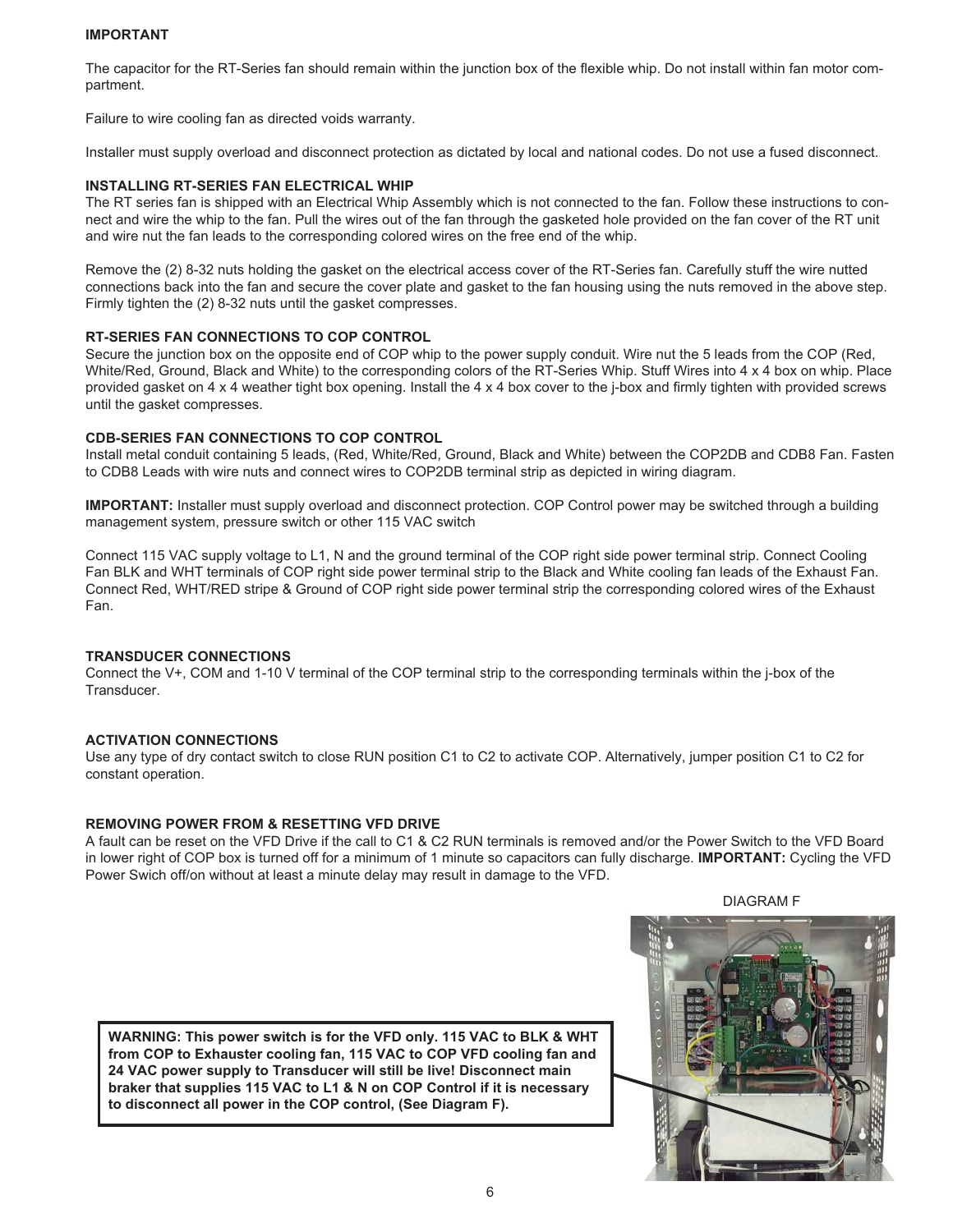

 115 VAC +/- 10%, 47-64 Hz, Single Phase, 8.0 Amps maximum **Input: Output:** 115 VAC +/- 10%, 6-70 Hz, Single Phase, 0.12 - 6.2 Amps Over-Temperature and Over-Current Protected. For use only with approved Tjernlund Products, Inc. model fans.

**TJERNLUND**<br>800.255.4208 www.tjernlund.com

R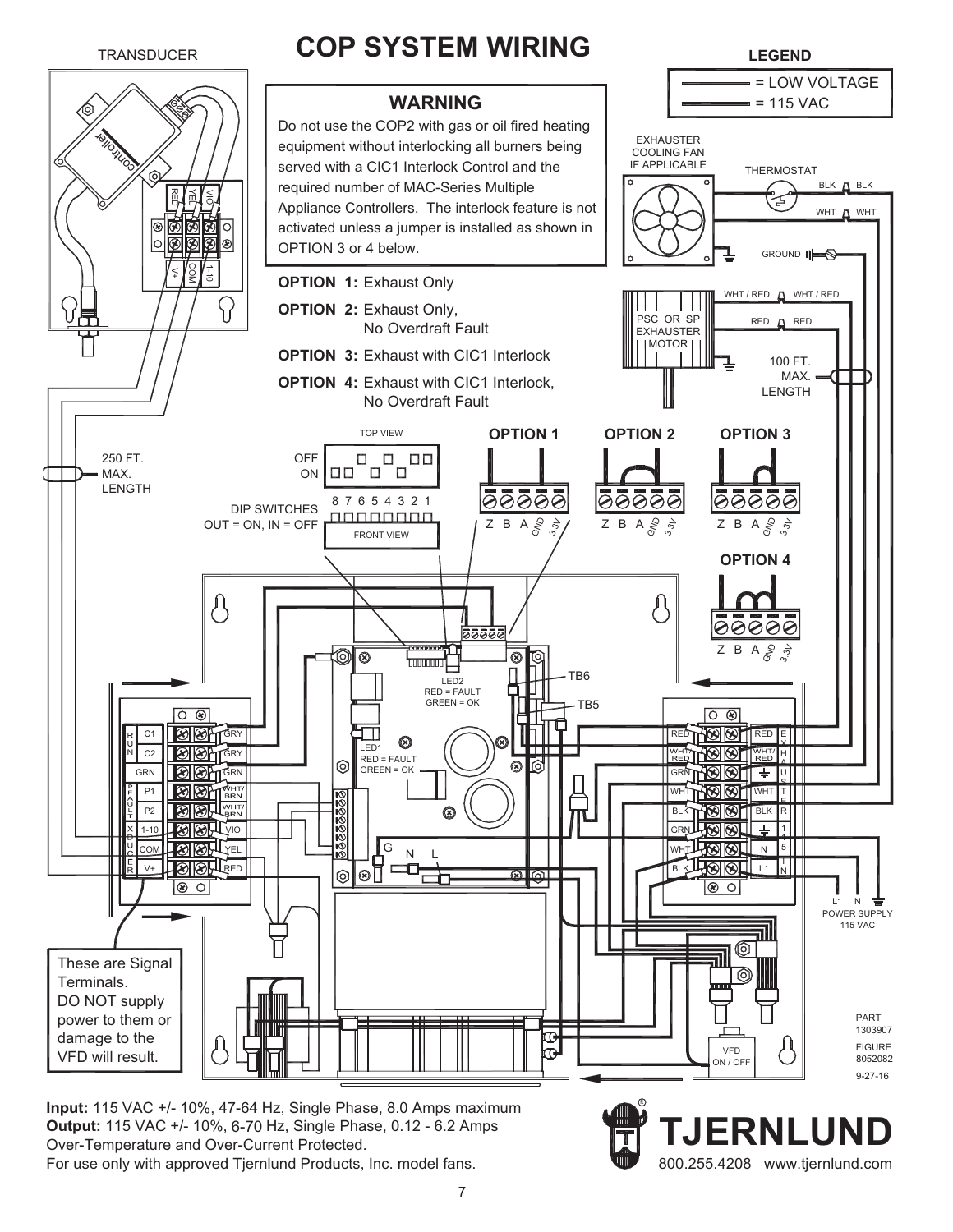#### **ADJUSTING THE EXHAUST PRESSURE SET POINT**

The pressure set point is adjusted by positioning dip switches 6 - 1 to match the desired setting listed on the Pressure Setpoint Table below. The factory set point is 0.10" W.C. The dip switches are located on the Red block on the top of the COP circuit board. A dip switch is ON when pulled OUT towards you. A dip switch is OFF when pushed IN away from you.

**CAUTION:** Disconnect electrical power to COP L1 & N prior to adjusting dip switch settings.

#### **ACCELERATION SPEED SETTINGS**

Dip Switches 7-8 are used to select drive response time. Slow (30 sec) = 7 ON, 8 OFF, Medium (20 sec) = 7 OFF, 8 ON, Fast (10 sec) = 7 ON, 8 ON,

The Fast (7 ON, 8 ON) acceleration is the factory default. Acceleration adjustment is typically not required unless set points of greater than 0.30" W.C. are selected or if the vent run is a long length.

|                                | 6                          |                         |                         |                         |                         | $\blacktriangleright$ 1 |
|--------------------------------|----------------------------|-------------------------|-------------------------|-------------------------|-------------------------|-------------------------|
| <b>Pressure Setpoint Table</b> |                            |                         |                         |                         |                         |                         |
| Output                         | <b>DIP switch settings</b> |                         |                         |                         |                         |                         |
| <b>WC</b>                      | 6                          | 5                       | 4                       | 3                       | $\overline{2}$          | 1                       |
| $-0.05$                        | IN                         | $\overline{\mathsf{I}}$ | OUT                     | OUT                     | OUT                     | OUT                     |
| $-0.06$                        | IN                         | OUT                     | IN                      | IN                      | IN                      | IN                      |
| $-0.06$                        | IN                         | OUT                     | IN                      | ΙN                      | IN                      | IN                      |
| $-0.07$                        | ΙN                         | OUT                     | ΙN                      | ΙN                      | IN                      | OUT                     |
| $-0.08$                        | ΙN                         | OUT                     | IN                      | IN                      | ΟUΤ                     | IN                      |
| -0.09                          | IN                         | ουτ                     | IN                      | IN                      | ουτ                     | OUT                     |
| $-0.10$                        | IN                         | OUT                     | IN                      | OUT                     | IN                      | IN                      |
| $-0.11$                        | IN                         | OUT                     | IN                      | OUT                     | $\overline{\mathsf{I}}$ | OUT                     |
| $-0.12$                        | IN                         | OUT                     | IN                      | OUT                     | OUT                     | IN                      |
| $-0.13$                        | IN                         | OUT                     | $\overline{\mathsf{I}}$ | OUT                     | OUT                     | OUT                     |
| $-0.14$                        | IN                         | OUT                     | OUT                     | IN                      | IN                      | IN                      |
| $-0.15$                        | IN                         | <b>OUT</b>              | OUT                     | ΙN                      | IN                      | OUT                     |
| -0.16                          | ΙN                         | ουτ                     | ουτ                     | ΙN                      | ουτ                     | IN                      |
| $-0.17$                        | IN                         | OUT                     | OUT                     | $\overline{\mathsf{N}}$ | OUT                     | OUT                     |
| $-0.18$                        | IN                         | OUT                     | OUT                     | $\overline{OUT}$        | IN                      | IN                      |
| $-0.19$                        | IN                         | OUT                     | <b>OUT</b>              | OUT                     | IN                      | OUT                     |
| $-0.20$                        | ΙN                         | OUT                     | OUT                     | OUT                     | OUT                     | IN                      |
| $-0.21$                        | IN                         | OUT                     | OUT                     | OUT                     | OUT                     | OUT                     |
| $-0.22$                        | OUT                        | IN                      | IN                      | ΙN                      | ΙN                      | IN                      |
| $-0.23$                        | OUT                        | IN                      | ΙN                      | ΙN                      | IN                      | OUT                     |
| $-0.24$                        | OUT                        | IN                      | IN                      | IN                      | ουτ                     | IN                      |
| $-0.25$                        | OUT                        | IN                      | IN                      | IN                      | OUT                     | OUT                     |
| $-0.26$                        | OUT<br>OUT                 | IN<br>IN                | IN<br>IN                | OUT                     | IN                      | IN<br>OUT               |
| $-0.27$<br>$-0.28$             | OUT                        | IN                      | IN                      | OUT<br>OUT              | IN<br>OUT               | IN                      |
| $-0.29$                        | $\overline{\text{out}}$    | IN                      | IN                      | OUT                     | OUT                     | OUT                     |
| $-0.30$                        | OUT                        | IN                      | OUT                     | IN                      | IN                      | ΙN                      |
| $-0.31$                        | OUT                        | IN                      | OUT                     | ΙN                      | IN                      | OUT                     |
| $-0.32$                        | $\overline{\text{OUT}}$    | IN                      | OUT                     | IN                      | OUT                     | IN                      |
| $-0.33$                        | OUT                        | IN                      | OUT                     | IN                      | OUT                     | OUT                     |
| $-0.34$                        | OUT                        | IN                      | OUT                     | OUT                     | IN                      | IN                      |
| $-0.35$                        | OUT                        | IN                      | OUT                     | OUT                     | IN                      | OUT                     |
| $-0.36$                        | $\overline{\text{out}}$    | IN                      | OUT                     | OUT                     | OUT                     | IN                      |
| $-0.37$                        | OUT                        | IN                      | OUT                     | OUT                     | OUT                     | OUT                     |
| $-0.38$                        | OUT                        | $\overline{OUT}$        | IN                      | IN                      | IN                      | IN                      |
| $-0.39$                        | OUT                        | OUT                     | IN                      | IN                      | $\overline{\mathsf{I}}$ | OUT                     |
| $-0.40$                        | $\overline{OUT}$           | OUT                     | IN                      | IN                      | OUT                     | IN                      |
| $-0.41$                        | OUT                        | OUT                     | IN                      | IN                      | ουτ                     | ουτ                     |
| $-0.42$                        | OUT                        | OUT                     | IN                      | OUT                     | IN                      | IN                      |
| $-0.43$                        | OUT                        | OUT                     | ΙN                      | OUT                     | IN                      | ουτ                     |
| -0.44                          | OUT                        | OUT                     | IN                      | OUT                     | OUT                     | IN                      |
| $-0.45$                        | OUT                        | OUT                     | IN                      | OUT                     | Ουτ                     | OUT                     |
| -0.46                          | Ουτ                        | OUT                     | ΟUΤ                     | IN                      | IN                      | ΙN                      |
| $-0.47$                        | $\overline{\text{OUT}}$    | OUT                     | OUT                     | IN                      | IN                      | OUT                     |
| $-0.48$                        | Ουτ                        | ΟUΤ                     | Ουτ                     | ΙN                      | ουτ                     | IN                      |
| $-0.49$                        | OUT                        | OUT                     | OUT                     | IN                      | OUT                     | ουτ                     |
| $-0.50$                        | OUT                        | OUT                     | OUT                     | OUT                     | IN                      | IN                      |
| $-0.51$                        | OUT                        | OUT                     | OUT                     | OUT                     | IN                      | OUT                     |
| $-0.52$                        | Ουτ                        | $\overline{OUT}$        | ουτ                     | OUT                     | OUT                     | IN                      |
| $-0.53$                        | OUT                        | ΟUΤ                     | ΟUΤ                     | OUT                     | OUT                     | ΟUΤ                     |

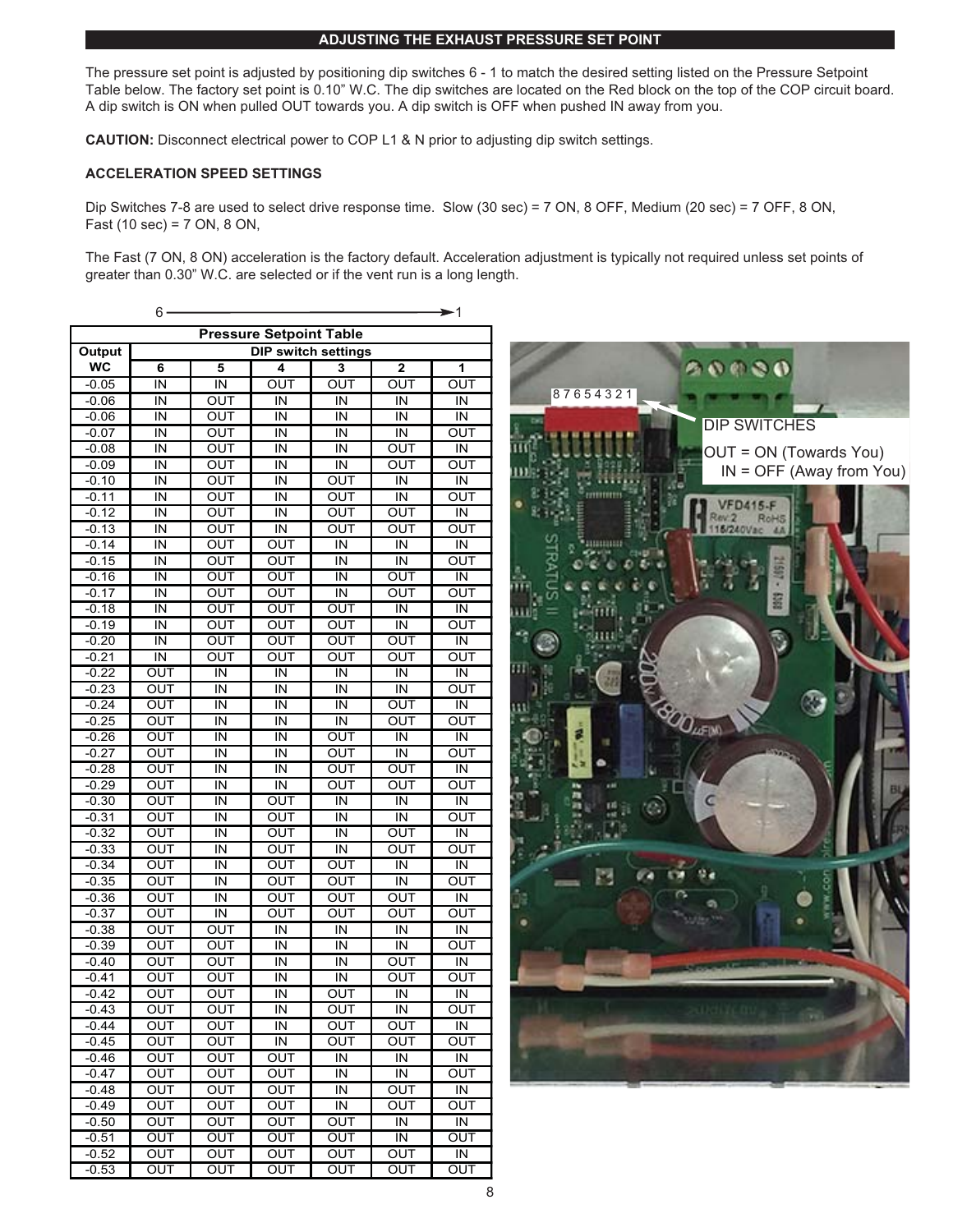#### **ADJUSTMENT OF BALANCING BAFFLE(S) FOR KITCHEN AND BATH FANS USING COP2 WITH RT-SERIES EXHAUSTER**

**IMPORTANT:** Do Not use Balancing Baffles for dryer applications due to the potential for lint buildup.

- 1. With all balancing baffles closed and starting with connection at lowest floor drill a small sampling hole in duct connection to the chase 1 foot behind the Balancing Baffle (opposite side of chase connection).
- 2. With the COP2 Control, RT-Series Fan and Bath/kitchen fans connected to the duct operating, gradually open the Balancing Baffle until desired negative exhaust pressure is measured and lock in place. Typically a measurement of a -0.02 to -0.05" W.C. is adequate.
- 3. Repeat steps 1 and 2 for each floor, moving up towards the RT-Series Fan.
- 4. After all are set, review all measurements on each and readjust as needed.

#### **OPERATION OVERVIEW**

With 115 VAC supplied to L1 and N and the VFD power switch in the off position the following circuits are powered. The disconnect that powers L1 and N must be switched off to remove power from these circuits:

24 Volt Transformer Pressure Transducer BLK and WHT terminals to the thermostat of the Exhauster motor cooling fan Thermostat for the VFD heat sync cooling fan

When the VFD switch is turned on, the VFD is powered but still must have activation RUN terminals C1 & C2 closed for the Exhaust Fan to operate.

With the activation circuit closed the COP controller will reference the sampling tube pressure via a 1-10 VDC signal with 2.8 VDC = 0.00" W.C. As pressure is reduced by additional exhaust volume, winds or interior negative pressures the transducer will output a lower voltage to the VFD, increase the frequency from the VFD, causing the Exhaust Fan to speed up until the set point pressure is reached. Further fluctuations in measured pressure will cause the VFD to modulate the frequency to the Exhaust Fan so that the set point exhaust pressure is maintained.

If the fan cannot maintain the setpoint pressure within ±0.02" W.C. at anytime for more than a 50 second period, the Green LED on the middle left side of the VFD will turn Red and cause the system to fault. Reset the VFD by turning the on/off switch "Off" for one minute to reset the fault and cycle the fan to determine if a problem exists. If the set point is low enough to allow natural ventilation to exceed the set point jumper "B" to "GND" on the green logic terminal strip to disable over draft protection. The control will now only fault for an under draft condition.

#### **TROUBLESHOOTING ELECTRICAL PROBLEMS**

It is necessary to measure voltage during troubleshooting. Extreme caution must be exercised to prevent injury. If you are unable to determine the defective part with the use of this guide, call your Tjernlund distributor or Tjernlund Products direct at 1-800-255-4208 for further assistance.

#### **EXHAUST FAN MOTOR DOES NOT OPERATE**

Check that the COP control has power by verifying that the top LED is Green.

If this LED is Red, turn the VFD power switch off for a minimum of 1 minute to reset the fault. A Red status indicates an over-current or circuit board over-temperature issue. In some cases an acceleration rate that is too fast can cause an over-current fault. In most cases the Exhaust Fan should be checked to verify that the shaft rotates freely with power disrupted. Since the Exhaust Fan may not operate if the exhaust set point is reached by natural means perform the following test:

#### Top LED is Green

Verify that the supply power to the COP is switched on and the activation RUN terminals C1 & C2 are closed with a switch or jumper to start the Exhaust Fan. Disconnect the sensing tube from the barbed fitting on the Transducer electrical box. The fan should ramp to full speed. Reconnect the tube. The fan should slow down to the original speed. This change in fan performance can be demonstrated by viewing a draft gauge that is teed into the tubing from the pressure transducer as shown in Diagram E, Page 5.

If removing the sensing tube does not cause the fan to speed up measure AC voltage at terminals V+ and COM of the Transducer and look for a reading between 22 - 30 VAC. If voltage in this range is measured remove tube from the barbed connection on the Transducer and look for between 2.7 - 2.9 VDC when measuring terminals 1-10 and COM.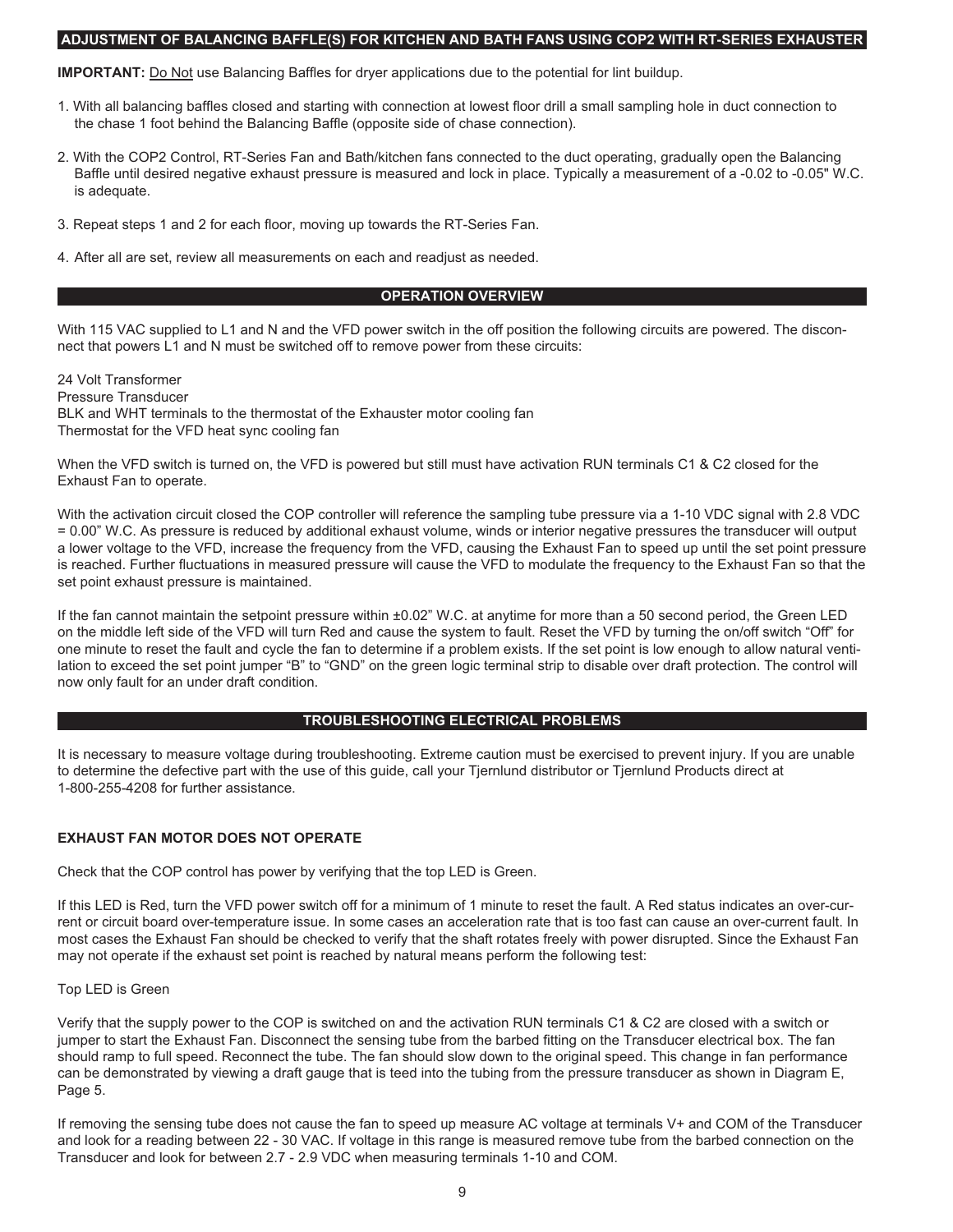If voltage to and from the Transducer are in the ranges listed above, measure COP VFD output AC voltage at the Red and WHT/RED stripe terminals with the Transducer tube still disconnected. Look for a reading of around 125 volts AC.

If around 125 VAC is measured check for voltage at the Red and White w/Red stripe leads in the j-box of the Exhaust Fan. If the referenced voltage is measured check motor capacitor and verify reading of 5µF ± 5%. If the capacitor is within specs look for around 125 VDC at the Red and White w/Red stripe leads within the motor enclosure. If this voltage range is present, the Exhaust Fan motor is suspect and may need replacement. Remove and bench test with 115 VAC.

#### **HOW TO OBTAIN SERVICE ASSISTANCE**

1. If you have any questions about your COP or if it requires adjustment or repair, contact your installer, contractor or service agency.

2. If you require technical information contact Tjernlund Products, Inc. at 1-800-255-4208 with the following information.

- 1. Model of the Exhaust Fan that COP is interlocked with as shown on the Exhaust Fan nameplate.
- 2. Name and address of installer and any service agency who performed work on the system.
- 3. Date of original installation and dates any service work was performed.
- 4. Details of the problem as you can best describe them.

#### **LIMITED PARTS WARRANTY AND CLAIM PROCEDURE**

Tjernlund Products, Inc. warrants the components of the COP for one year from date of installation. This warranty covers defects in material and workmanship. This warranty does not cover normal maintenance, transportation or installation charges for replacement parts or any other service calls or repairs. This warranty DOES NOT cover the complete COP if it is operative, except for the defective part.

Tjernlund Products, Inc. will issue credit or provide a free part to replace one that becomes defective during the one year warranty period. Proof of date of the installation in the form of the contractor sales/installation receipt is necessary to prove the unit has been in service for under one year. All receipts should include the date code of the COP to ensure that the defective component corresponds with the complete unit. This will help prevent possible credit refusal.

- 1. Follow troubleshooting guide to determine defective component. If unable to determine faulty component, contact your Tjernlund distributor or Tjernlund Technical Customer Service at 1-800-255-4208 for troubleshooting assistance.
- 2. After the faulty component is determined, return it to your Tjernlund distributor for replacement. Please include COP date code component was taken from. The date code is located on the Electrical Box cover. If the date code is older than one year, you will need to provide a copy of the original installation receipt to your distributor. Credit or replacement will only be issued to a Tjernlund distributor after the part has been returned prepaid to Tjernlund and verified defective.

#### **WHAT IS NOT COVERED**

Product installed contrary to our installation instructions, altered, neglected or misused Product that has been wired incorrectly Any freight charges related to the return of the defective part Any labor charges related to evaluating and replacing the defective part

#### **REPLACEMENT PARTS**

| <b>Component</b>                       | <b>Part Number</b> |
|----------------------------------------|--------------------|
| 24 Volt Transformer                    | 950-2030           |
| <b>COP Pressure Transducer</b>         | 950-9352           |
| Heat Sync Cooling Fan T-Stat           | 950-8301           |
| Heat Sync Cooling Fan                  | 950-0020           |
|                                        |                    |
| COP2 Heater Interlock Control*         | CIC <sub>1</sub>   |
| *NOTE: The CIC1 Accessory Control      |                    |
| is a standard UC1 Control with an      |                    |
| included relay. It is for use with the |                    |

COP2 and RT-Series Fans.